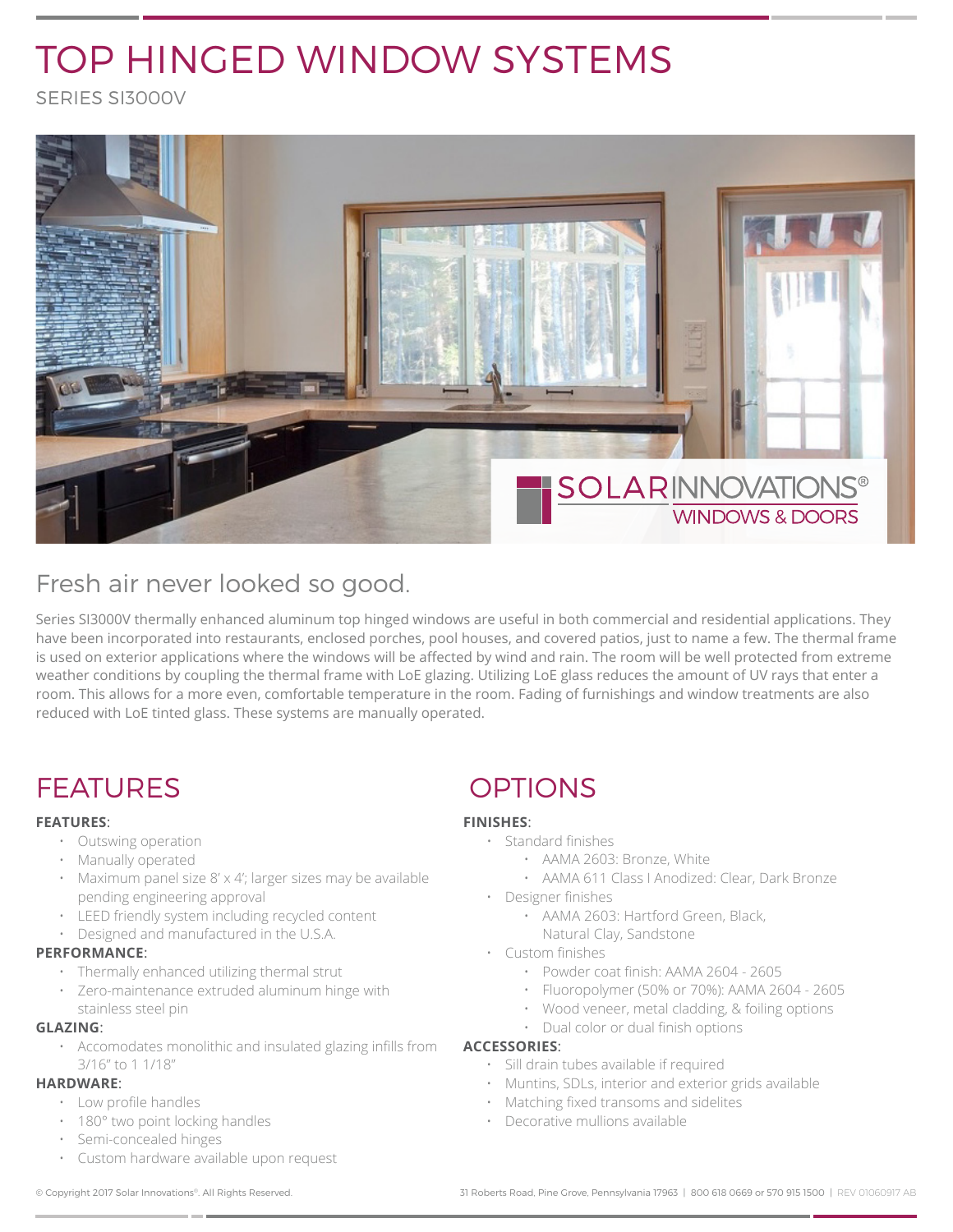## TOP HINGED WINDOW SYSTEMS



**Gas Spring with Increased End Damping**

**Please Note:** All hardware is subject to vendor availability. Custom finishes may be available upon request at additional lead time and/or cost. Solar Innovations® reserves the right to discontinue any<br>hardware option at

**Hinge** 

## VERTICAL AND HORIZONTAL RAIL OPTIONS

**with Guard**

**Locking Handle**



**COLL**